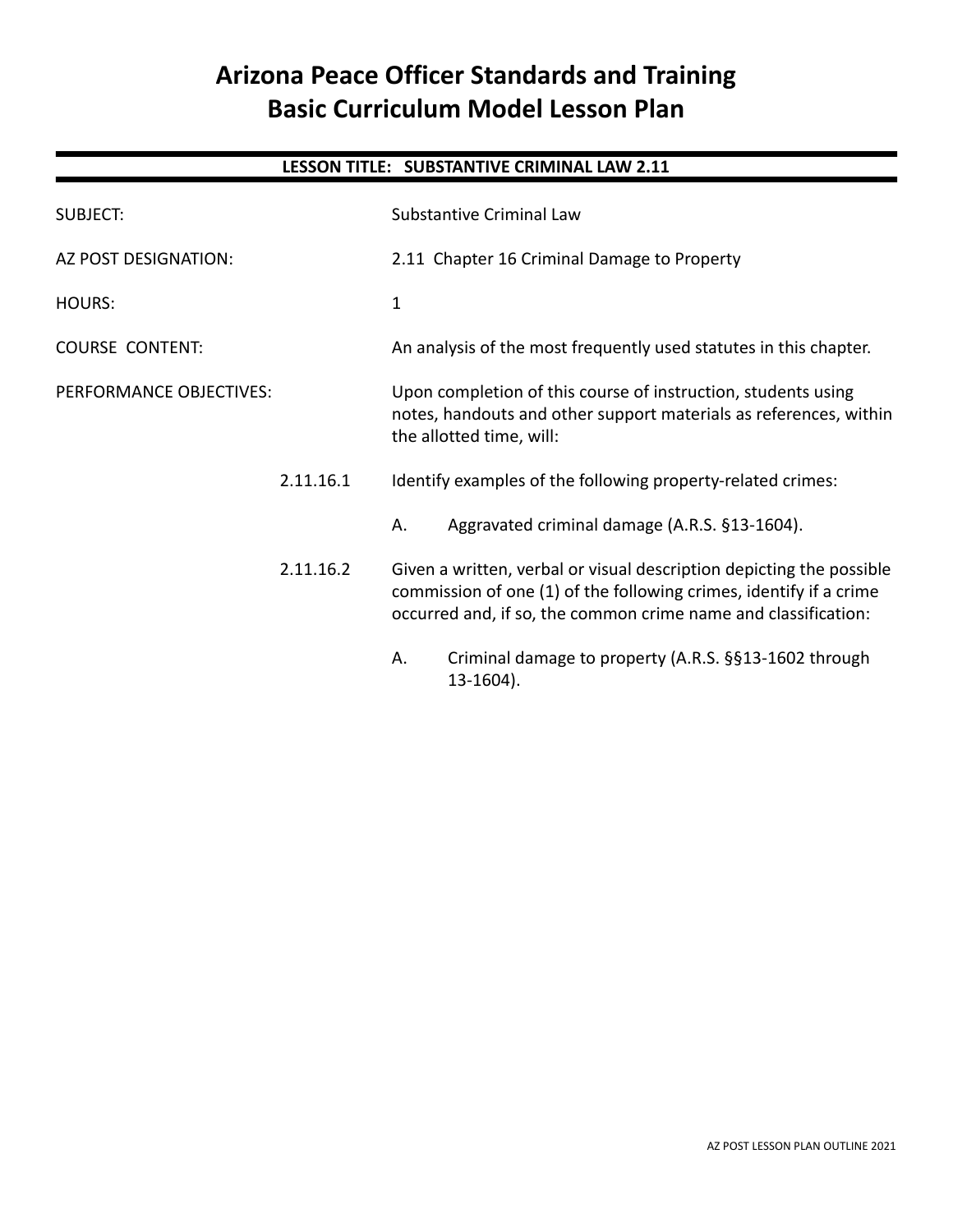# **LESSON TITLE: SUBSTANTIVE CRIMINAL LAW CHAPTER 16, CRIMINAL DAMAGE TO PROPERTY PAGE: 2**

| DATE FIRST PREPARED:             | November 2000                                   |                                                          |  |
|----------------------------------|-------------------------------------------------|----------------------------------------------------------|--|
| PREPARED BY:                     | <b>SME Committee</b>                            |                                                          |  |
| <b>REVIEWED - REVISED:</b>       | <b>SME Committee</b>                            | DATE: May 2002                                           |  |
| <b>REVIEWED - REVISED:</b>       | <b>SME Committee</b>                            | DATE: April 2003                                         |  |
| REVIEWED - REVISED:              | <b>SME Committee</b>                            | DATE: May 2006                                           |  |
| REVIEWED - REVISED:              | <b>SME Committee</b>                            | DATE: February 2009                                      |  |
| REVIEWED - REVISED:              | <b>SME Committee</b>                            | DATE: June 2010                                          |  |
| <b>REVIEWED - REVISED:</b>       | <b>SME Committee</b>                            | DATE: November 2011                                      |  |
| REVIEWED - REVISED:              | <b>SME Committee</b>                            | DATE: June 2014                                          |  |
| REVIEWED - REVISED:              | <b>SME Committee</b>                            | DATE: June 2015                                          |  |
| REVIEWED - REVISED:              | <b>SME Committee</b>                            | DATE: June 2018                                          |  |
| REVIEWED – REVISED:              | <b>SME Committee</b>                            | DATE: March 2021                                         |  |
| REVIEWED - REVISED:              | AZPOST (DocX)                                   | DATE: January 2022                                       |  |
| AZ POST – APPROVAL:              | Stephen Enteman                                 | DATE: August 2019                                        |  |
| AZ POST – APPROVAL:              | Mandy Faust                                     | DATE: March 2021                                         |  |
| AZ POST – APPROVAL:              | Lori Wait                                       | DATE: January 2022                                       |  |
| <b>INSTRUCTOR REFERENCES:</b>    | A.R.S. Title 13                                 |                                                          |  |
| <b>CLASS LEVEL:</b>              | Student                                         |                                                          |  |
| TRAINING AIDS:                   | http://www.azleg.gov/ArizonaRevisedStatutes.asp |                                                          |  |
| INSTRUCTIONAL STRATEGY:          | Interactive lecture.                            |                                                          |  |
| <b>SUCCESS CRITERIA:</b>         |                                                 | 70% or higher on a written, multiple-choice examination. |  |
| <b>COMPUTER FILE NAME:</b>       | 2-11 Ch 16 Criminal Damage to Property          |                                                          |  |
| DATE RELEASED TO THE SHARE FILE: | May 27, 2022                                    |                                                          |  |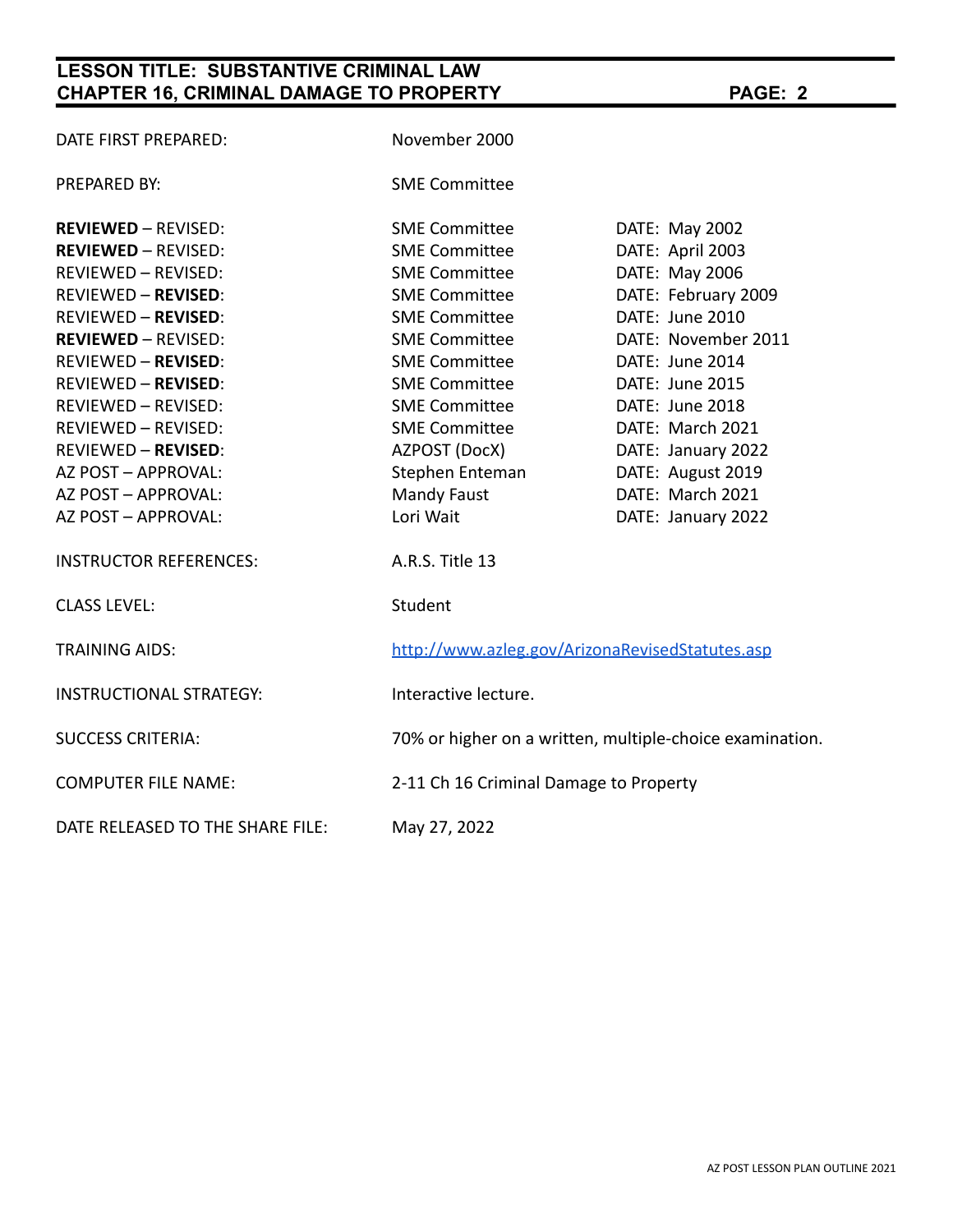### **I. INTRODUCTION**

- A. Instructor (self) introduction.
- B. Preview of performance objectives. *INSTRUCTOR NOTE: Use if taught as a "stand alone" lesson plan.*

### **II.** §**13-1601 – DEFINITIONS**

A. Damaging – means, damage as defined in A.R.S. §13-1701, "any physical or visual impairment of any surface." *Implied by* **P. O. 2.11.16.1A**

**P. O. 2.11.16.2A**

- B. Defacing means any unnecessary act of substantially marring any surface or place by any means, or any act of putting up, affixing, fastening, printing or painting any notice upon any structure without permission of the owner.
- C. Litter includes any rubbish, refuse, waste material, etc., including dead animals and junked or abandoned motor vehicles.
- D. Tamper means any act of interference.
- E. Utility means any enterprise, public or private, that provides gas, electric, irrigation, steam, water, water conservation, sewer or communications services as well as any common carrier on land, rail, sea or air.
- F. Property of another means property in which any person other than the defendant has an interest, including community property and other property in which the defendant also has an interest and, for damage caused by theft of scrap metal, the property of other persons damaged directly or indirectly as a result of the acts of the defendant.
- G. Tampering with utility property -- means any of the following if committed against property that is owned or operated by a utility for the purposes of transmission or distribution: *INSTRUCTOR NOTE: To qualify as tampering with utility property, the property has to be proved to be owned or operated for transmission or distribution.*
	- 1. Rearranging, damaging, altering, interfering with or otherwise preventing the performance of a normal or customary function of utility property.
	- 2. Connecting any wire, conduit or device to any utility property without authorization.
	- 3. Defacing, puncturing, removing, reversing or altering any utility property.
	- 4. Preventing any meter from properly measuring or registering.
	- 5. Taking, receiving, using or converting to personal use or the use of another any utility service that has not been measured or authorized.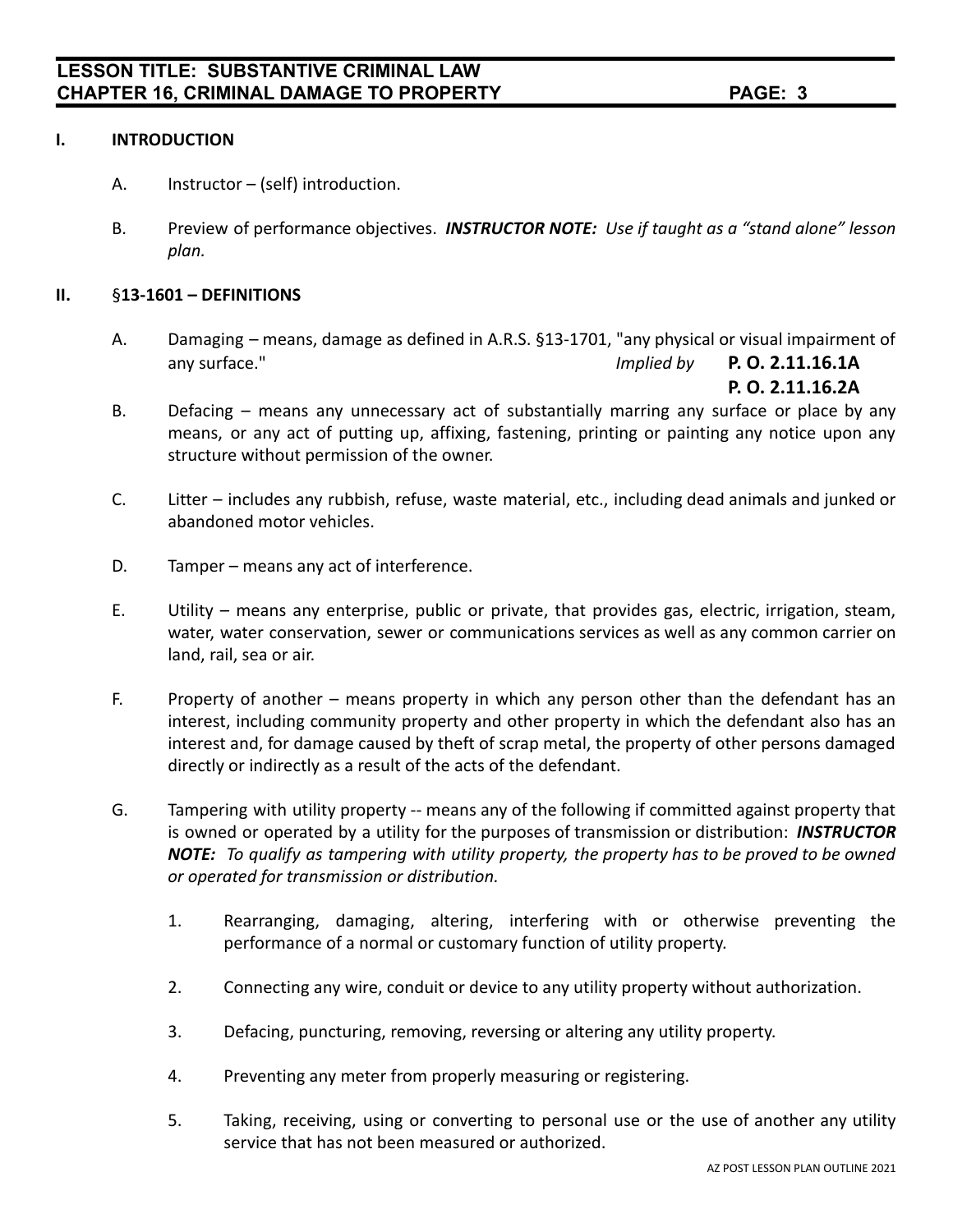- 6. Diverting or changing the intended course or path of the utility service without the authorization or consent of the utility.
- 7. Causing, procuring, permitting, aiding or abetting any person to do any of the acts listed in this paragraph.

### **III.** §**13-1602 – CRIMINAL DAMAGE P. O. 2.11.16.2A**

- A. A person commits criminal damage by :
	- 1. RECKLESSLY defacing or damaging property of another person; or
	- 2. RECKLESSLY tampering with the property of another person so as to substantially impair its function or value; or
	- 3. RECKLESSLY tampering with or damaging the property of a utility; or
	- 4. RECKLESSLY parking any vehicle in such a manner as to deprive livestock of access to the only reasonably available water.
	- 5. RECKLESSLY drawing or inscribing a message, slogan, sign or symbol that is made on any public or private building, structure or surface, except the ground, and that is made without permission of the owner.
	- 6. INTENTIONALLY TAMPERING WITH UTILITY PROPERTY.
- B. Criminal damage is punishable as follows:
	- 1. Class 4 felony if person recklessly causes damage to another person's property: excess of \$10,000; or to a utility in excess of \$5000 or INTENTIONALLY TAMPERS WITH utility PROPERTY AND THE DAMAGE CAUSES AN IMMINENT SAFETY HAZARD TO ANY PERSON.
	- 2. If a person recklessly damages property of another in the amount of:
		- a. \$2,000 but less than \$10,000 or any amount if done to promote, further or assist any criminal street gang or criminal syndicate (Class 5 felony).
		- b.  $$1,000$  but less than \$2,000 (Class 6 felony)
		- c. \$250 but less than 1,000 (Class 1 misdemeanor)
		- d. All other cases are Class 2 misdemeanors
	- 3. In determining the amount of damage to property, damages include the cost of repair or replacement of the property that was damaged and the cost of the loss of crops and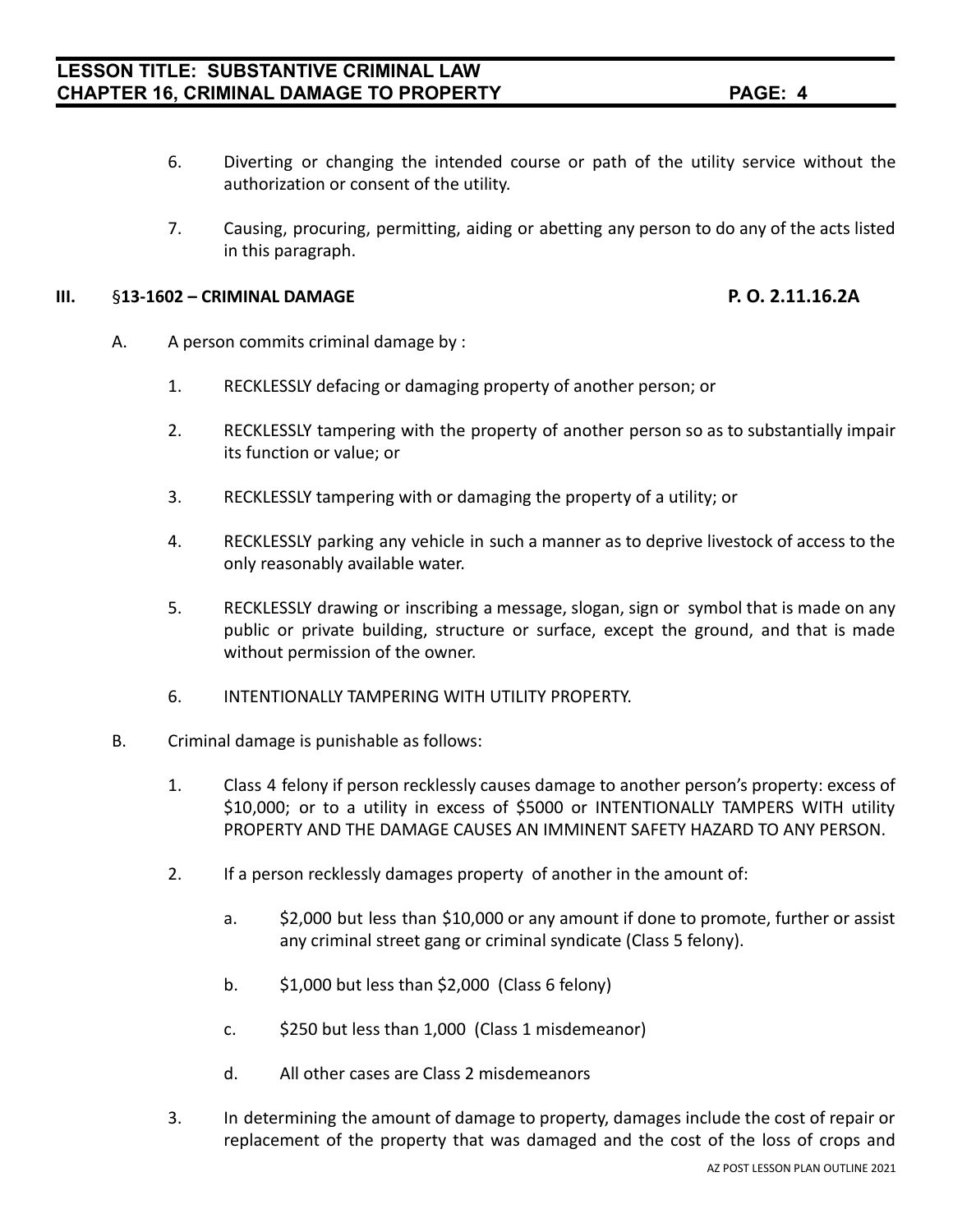livestock.

### **IV.** §**13-1603 – CRIMINAL LITTERING OR POLLUTING P. O. 2.11.16.2A**

- A. A person commits criminal littering or polluting if the person, without lawful authority:
	- 1. Throws, places, drops, or permits to be dropped, on the property of another or public property THAT is not a lawful dump) any litter or destructive or injurious material THAT THE PERSON does not immediately remove; or
	- 2. Discharges, or permits to be discharged, any sewage, oil products or other harmful substances into any waters or onto any shorelines within THIS state; or
	- 3. Dumps any earth, soil, stones, ores or minerals on any land.
- B. Criminal littering or polluting is punishable as follows:
	- 1. A Class 6 felony if knowing violation of Subsection A in which the amount of litter exceeds 300 pounds or 100 cubic feet in volume or is done in any quantity if done for a commercial purpose.
	- 2. OTHERWISE, VIOLATIONS ARE A MISDEMEANOR.
	- 3. **INSTRUCTOR NOTE:** There is no required mental state.
- C. This statute is covered by a term we call "strict liability."
	- 1. It means that no mental state is required and that if the act occurs, the one who causes it is responsible.
	- 2. For example, if you cleaned out your back yard and piled all the refuse onto the back of your pickup truck, covered it with a tarp and then started off to the dump just to have some of the refuse fly out of the truck – you are guilty of criminal littering.
	- 3. We do not have to show that you did it recklessly, knowingly, intentionally or with criminal negligence.

### **V.** §**13-1604 – AGGRAVATED CRIMINAL DAMAGE**

- A. A person commits aggravated criminal damage by intentionally or recklessly, without the express permission of the owner:
	- 1. Defaces, damages or in any way changes the appearance of any building, structure, personal property or place used for WORSHIP OR ANY RELIGIOUS PURPOSE; or
	- 2. Defaces or damages any building, structure or place used as a SCHOOL OR AS AN